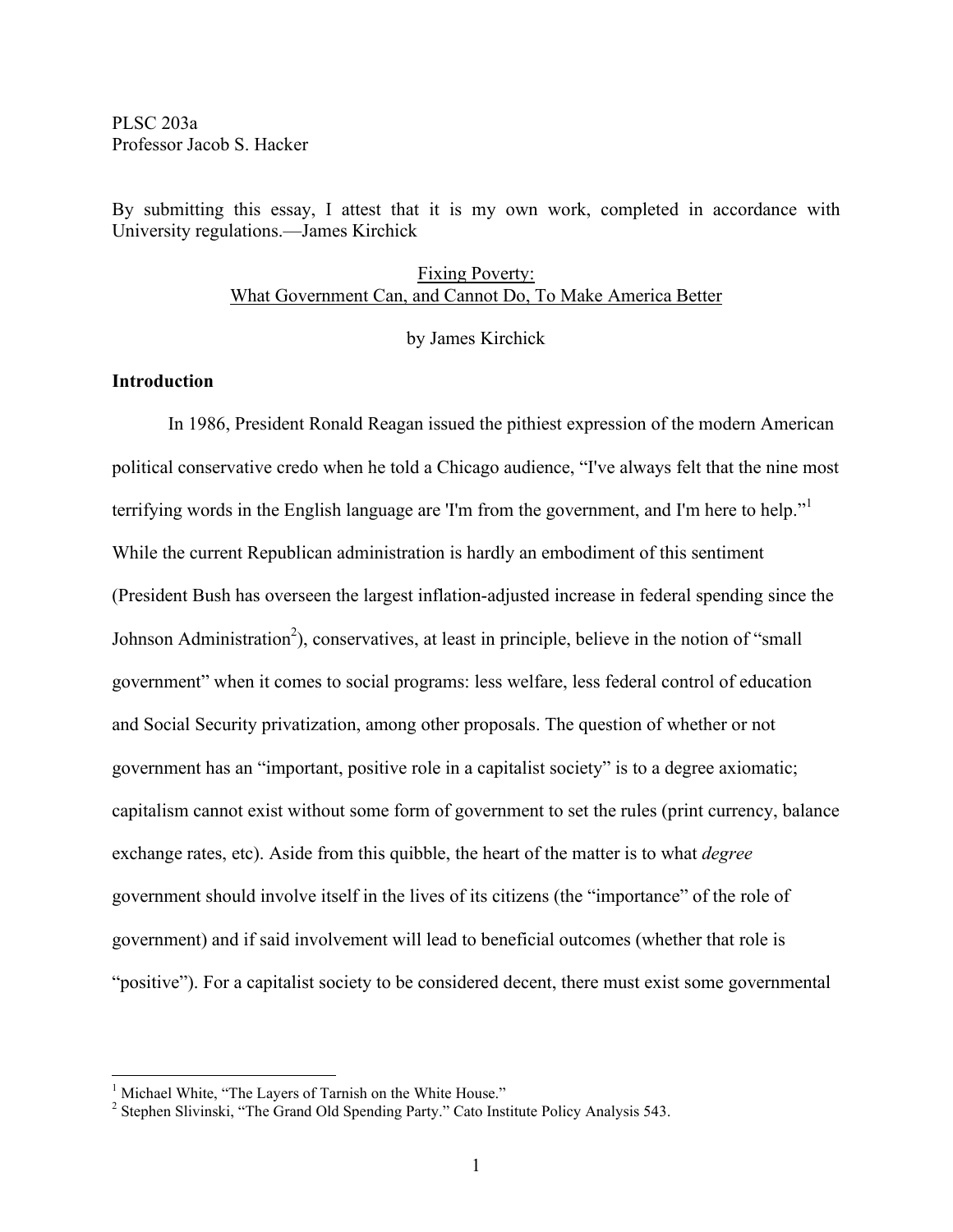involvement to minimize poverty and its many social ills through programs that put incentives on work.

Before exploring these issues, it would be instructive to explain the ideal, yet realistically obtainable, sort of society the majority of us envision. While some political actors today vouch for societies that are nothing short of utopian, I believe that a reasonable middle ground exists for those on the left and the right, Democrats and Republicans, in creating a "decent" society. This would mean a society where every citizen is clothed, fed, can find stable work if he seeks it and is able to attain adequate health care should he require it. Infant mortality rates should be low and life expectancy high. These are basic needs and expectations that we ought to assume all parties of good faith can agree upon. Of course, how society meets these needs is the crux of the debate: ought government to provide them or does the private sector offer not only a fairer method of achieving all (or some) of these goals, but also a more efficient one? All too often in our highly partisan political atmosphere, politicians impute nefarious motives to their opponents rather than critique the intellectual arguments that are presented in contention. This sophistry does no one in our country – especially the poverty-stricken – any good. For the purposes of this paper, therefore, I will assume that those with whom I disagree have the best intentions and that the source of disagreement lies with the different methods we advocate as most appropriate in trying to reach these ends.

#### **Poverty, Not Inequality**

Democratic Socialist nations (an appellation which categorizes much of Western Europe, for example) provide an extensive safety net to ensure a basic standard of living for every citizen. No doubt, there are serious trade-offs in a democratic state's decision to undertake socialist programs, not limited to high unemployment, workplace inefficiency, unwieldy labor

2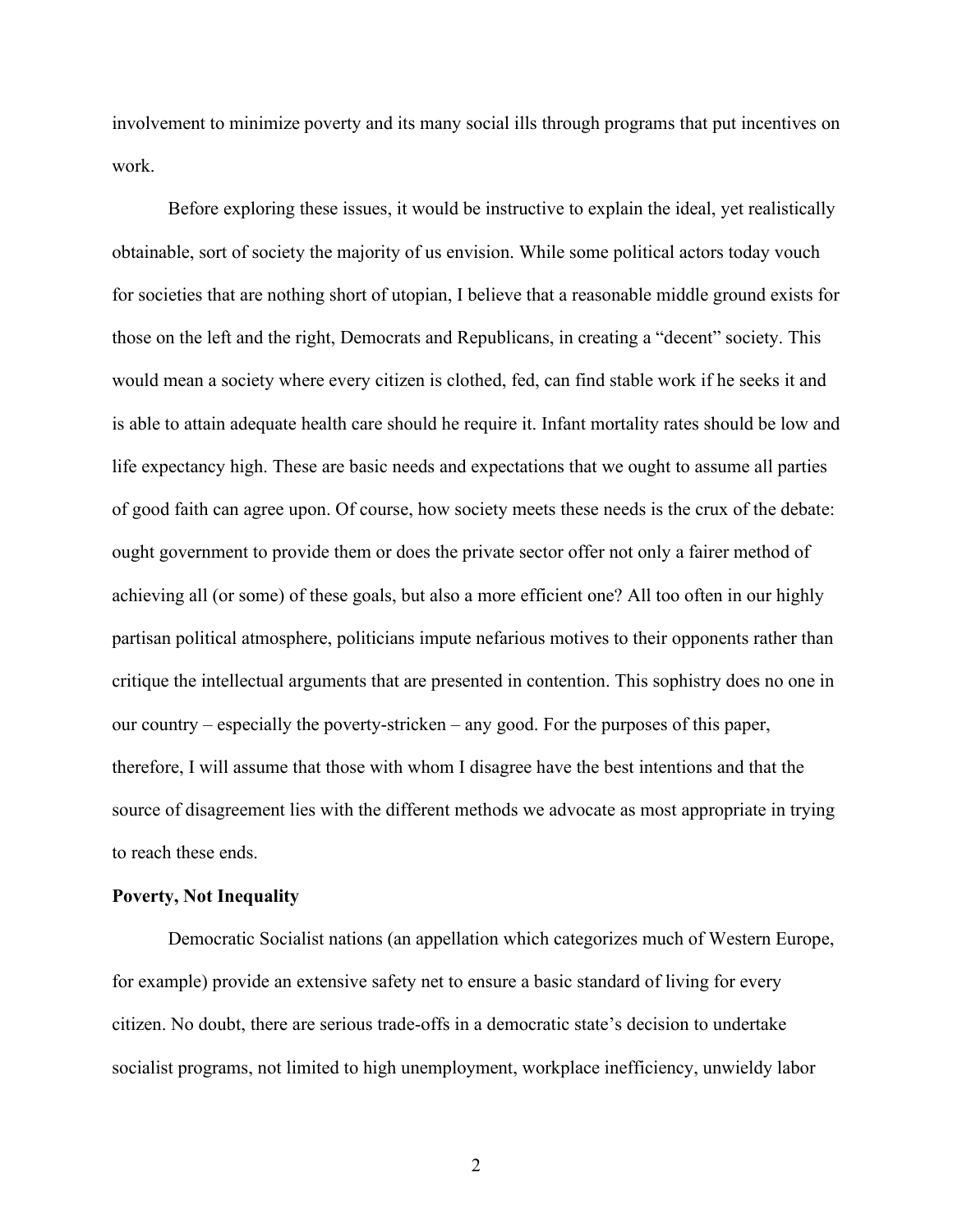union power and extremely high taxes on the most successful workers. My own political sympathies and life experiences place me in general opposition to socialist policies. Yet few reasonable observers would argue that democratic socialist societies are cruelly repressive because of their socialist nature (I stress the democratic aspect of socialism, for if the state were to abandon this characteristic, it would inevitably resort to something completely alien to the notion of "decent"). The greatest ideological threat socialist countries face is inequality, for it is a danger that strikes at the very core of socialist principle.

Democratic capitalist societies, however, face a different sort of burden when it comes to judging whether or not they are decent. The philosophy of capitalism in its pure, unadulterated free-market form leaves a great many people, perhaps even the majority, in a tenuous economic situation. Democratic capitalism, however, has been accepted by nearly all, modern, industrialized states - to varying degrees - as the most viable form of government, even over democratic socialism. While the prevalence of free societies that are capitalist is greater than free societies that are socialist, this does not imply that capitalism necessarily *means* freedom. The United States had many allies in the Cold War that were capitalist (primarily in the sense that they were friendly to American business interests) but could hardly be considered free. Yet it is much more difficult for a state to restrict political freedom when it has accepted free markets – the slow transformation of China from a totalitarian, capital "C," Communist regime into what is now a free-market state with serious cracks in its authoritarian political structure stands as a good example of this principle.

The greatest threat, then, that faces capitalist democracies is poverty. Indigence is of course a threat to socialist countries as well, but the presence of inequality (necessarily concomitant with poverty) strikes at the socialist conscience in a way that it simply does not for

3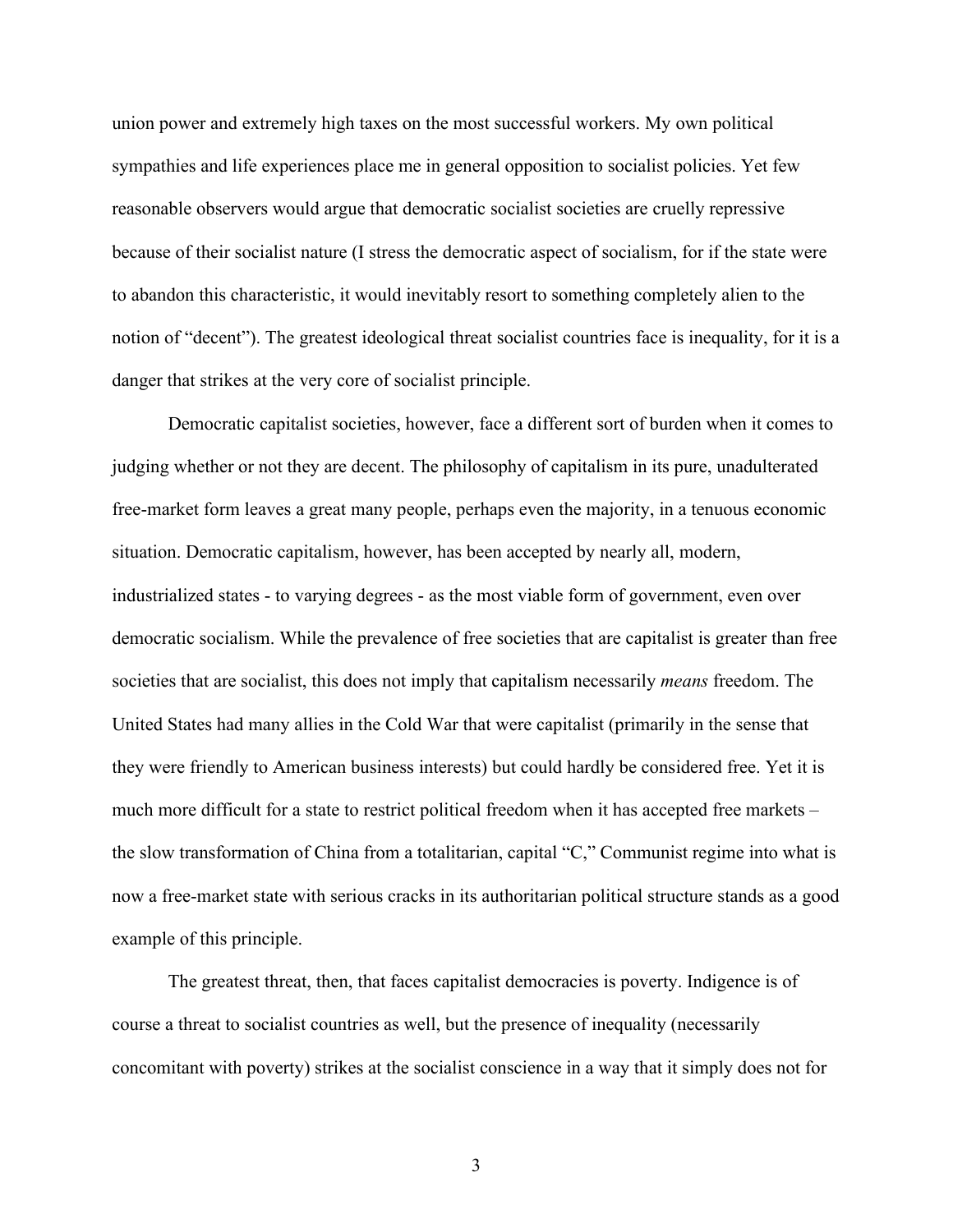most Americans. Inequality, in and of itself, is not at all a bad thing and something that Americans do not disfavor.<sup>3</sup> The modern debate over the scope of government is just the latest version of the centuries old debate in democratic societies between the contending values of liberty and equality, with the former holding more sway in America and the latter in Europe. As the level of human abilities, skills, intelligence and natural talent varies widely amongst the general population, economic inequality – which, albeit crudely, signifies how society values and thus rewards these differentiations in ability, skill, intelligence and talent -- is as natural as the seasons.

The attempt to reduce economic inequality, *merely for the sake of reducing inequality*, is inherently problematic as it works to reverse a natural state of human affairs. Martin Feldstein best describes those who advocate these policies as "spiteful egalitarians," (or, just as accurately, Marxists).<sup>4</sup> The complaint that the "rich are getting richer, while the poor are getting poorer," is a problem only because of the latter trend, yet the grievance is usually raised as if some sort of causation existed due to the former. Thus the complaint linking the two trends is groundless unless it can be proven that the poor getting poorer is *directly caused* by the rich getting richer – a contention that is rarely, if ever, substantiated with verifiable evidence.

The most important task of government in a capitalist society is to reduce poverty and lift all people up, not to drag those at the top back down. A policy of excessive tax on high incomes is not just undesirable because it penalizes the most entrepreneurial and productive in our society but it inhibits economic growth and thus hurts the entire economy. We may rail against the

 $3$  Schlozman, et. al., "Inequalities of Political Voice," which shows that "Most Americans say that all people are 'created equal' and strongly favor equality of opportunity. However, there is considerably more tolerance of inequality of economic results—especially when people perceive extensive opportunities to get ahead, or when economic inequality can be plausibly justified as providing incentives to work and invest in ways that may benefit

<sup>&</sup>lt;sup>4</sup> Martin Feldstein, "Reducing Poverty, Not Inequality."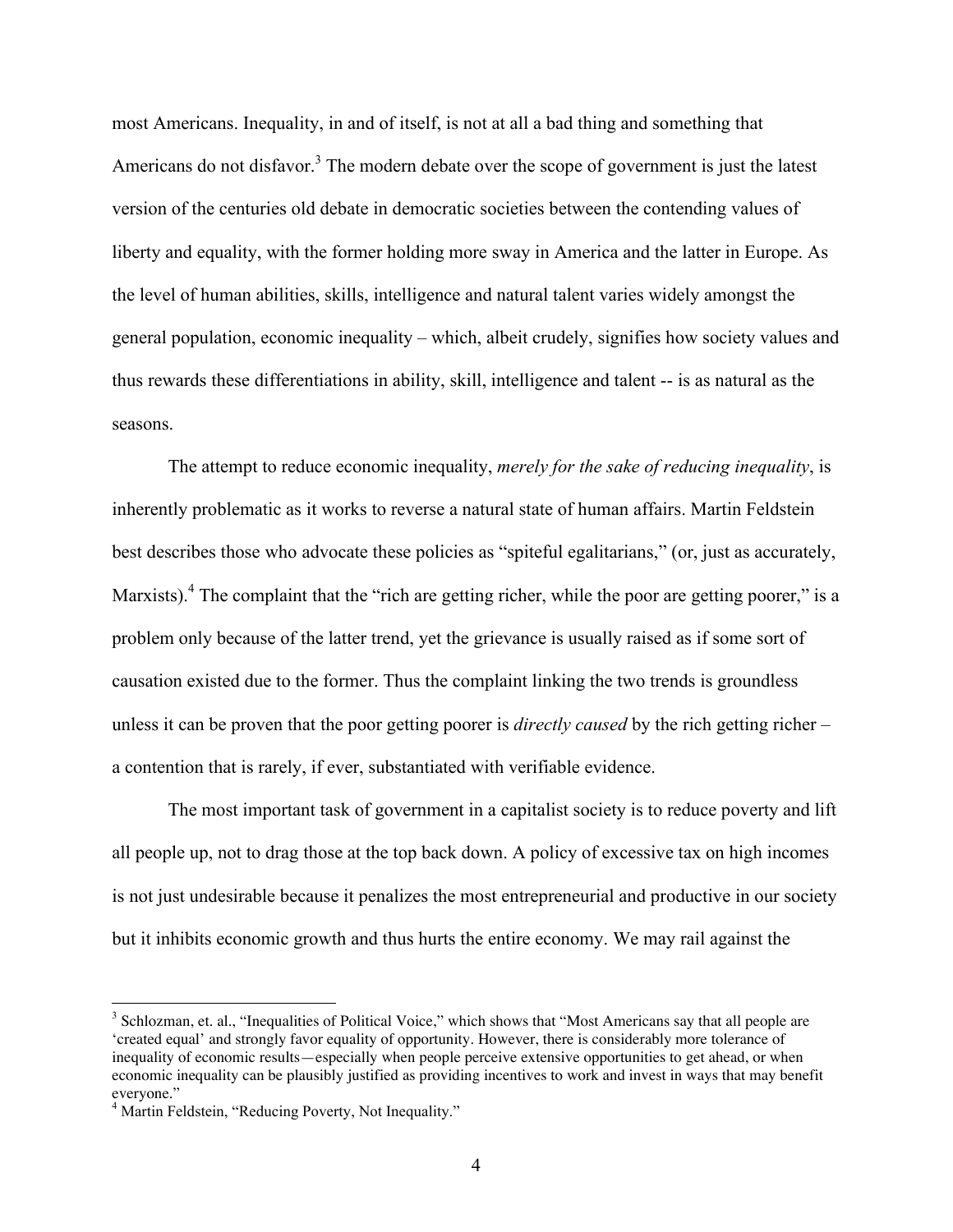professional athletes who make a fortune while public school teachers make so little, but let us not forget that it is the skill of these athletes which effectively provides employment for the legions of working class people who comprise the grounds crews, the vendors, the ticket rippers etc. Nor, should I add, are the high salaries of professional athletes and the relatively low salaries of public high school teachers mutually exclusive, the former are a result of the market, the latter a problem caused by a serious defect in government priorities.<sup>5</sup>

There is a critical distinction, though, between the roles of government as related to political and economic inequality. The latter is an acceptable reality of human existence, while the former is borne from racism, sexism and other discourses of superiority, and thus morally unacceptable in a liberal state which views all citizens, regardless of inherent traits, as political equals. Slavery, the lack of voting rights and, I would argue, the current ability of wealthy political patrons to influence government policy are all examples of political inequality. It was government, and will continue to be government, that works to alleviate these grave social ills.

#### **What Should We Change?**

Once we establish that it is poverty and not inequality that is the great evil which plagues democratic capitalist societies, it then follows that it is not the *relative* material wealth of the country's poorest citizens but rather their *absolute* material wealth that should concern public policymakers. I agree with W. Michael Cox and Richard Alm on their principle that it is necessary to take into account the assortment of goods and services that those typically referred to as "poor" enjoy, but I remain to be convinced that the "poor" in this country should not even

 $<sup>5</sup>$  It is true that low schoolteacher salaries are also a result of the market in the sense that whatever salary a worker is</sup> paid is the result of the market. What I mean to postulate views low teacher salaries not in the pure, free-market based sense, but in the normative sense that government has a responsibility to hire high-quality individuals as public schoolteachers, a task that is simply impossible to accomplish on a grand scale when the pay is so low and college graduates can earn more than a schoolteacher's salary. Government, then, should pay teachers *more* than the market rate, because it is the sort of job that the free-market does not value highly enough, and thus it is only government that can alleviate this situation.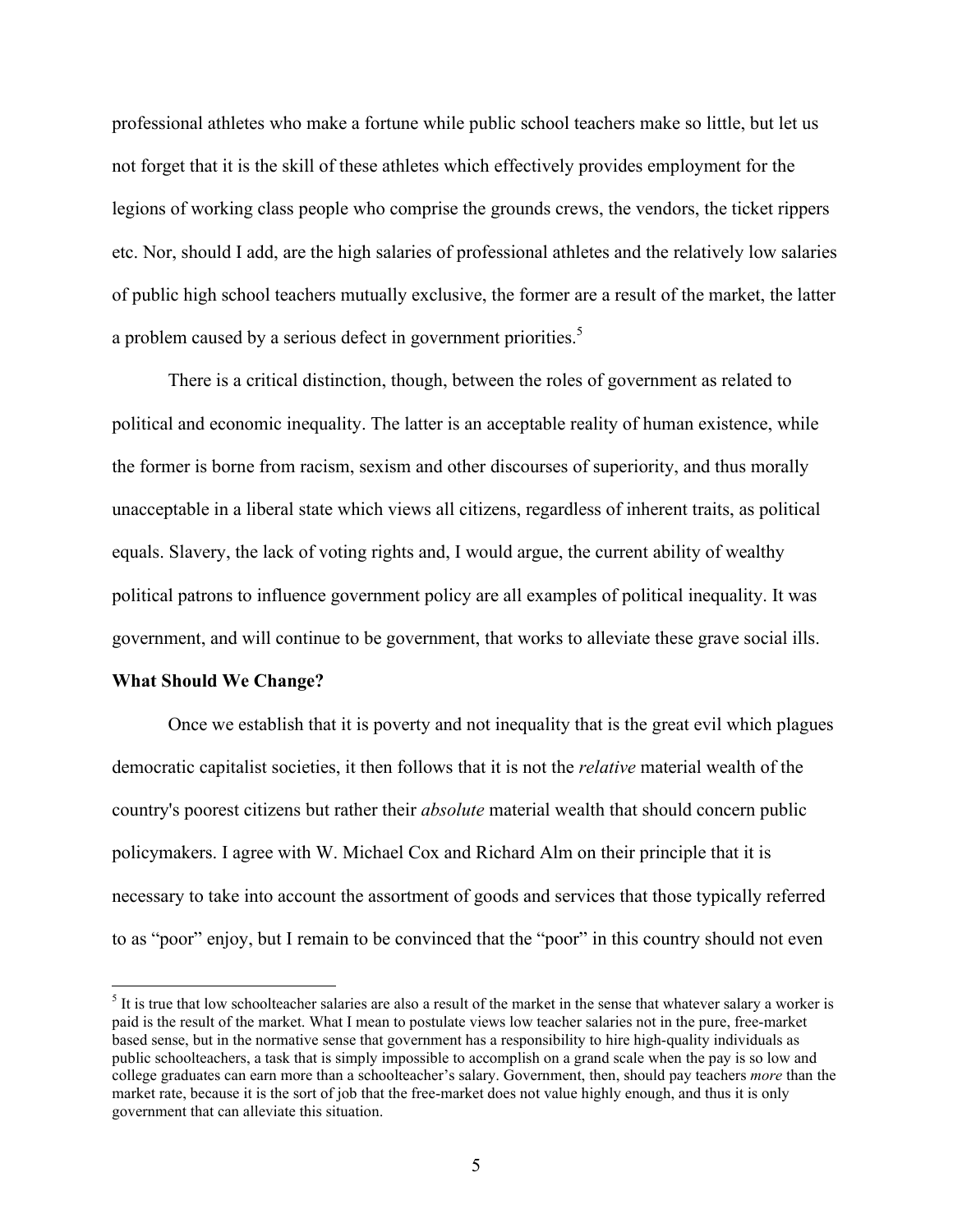be defined as such, as Cox and Alm would have us believe. That 9 out of 10 American households own an automobile<sup>6</sup> (one of the voluminous number of feel-good statistics that the authors cite in order to show that there is little wrong with America's economy) does not negate the fact that there is distressing poverty in America, the sort which is structural and requires more to fix than simply cutting taxes and reducing business regulations. If our nation's poorest have no health insurance, face chronic job instability and encounter serious difficulties in feeding and clothing their children, then it is these *absolute* problems which are of utmost relevance to this discussion – not the fact that those living in Appalachia at least have it better than starving Sudanese.

There are other, equally practical reasons why the government has a positive role to play in reducing poverty. Contrary to the argument put forth by Charles Murray that America must face up to the reality of a vast, permanent underclass for which there is little economic "hope" and thus ought to leave to fend for themselves, it is not only cruel, but dangerous to allow a huge population of everlasting groundlings to fester on society's edge. As a conservative, who by definition should appreciate historical precedent and the wisdom of the ages, Murray ought to know better. A cursory glance at the history of feudal societies persuades us against the notion that whole swathes of the population should not even be afforded the opportunity to improve their lot. This is not to argue in favor of the massive, social engineering programs that many modern political liberals seem to think will fix all of society's woes, but merely to acknowledge the fact that especially in the modern, dynamic and – most importantly – open economies that libertarians and conservatives endorse, no man is an island. To extend the marine analogy, if a rising tide lifts all boats, then it is contradictory to allow many of those boats to be drowned by the wave.

 $6$  W. Michael Cox and Richard Alm, p. 10.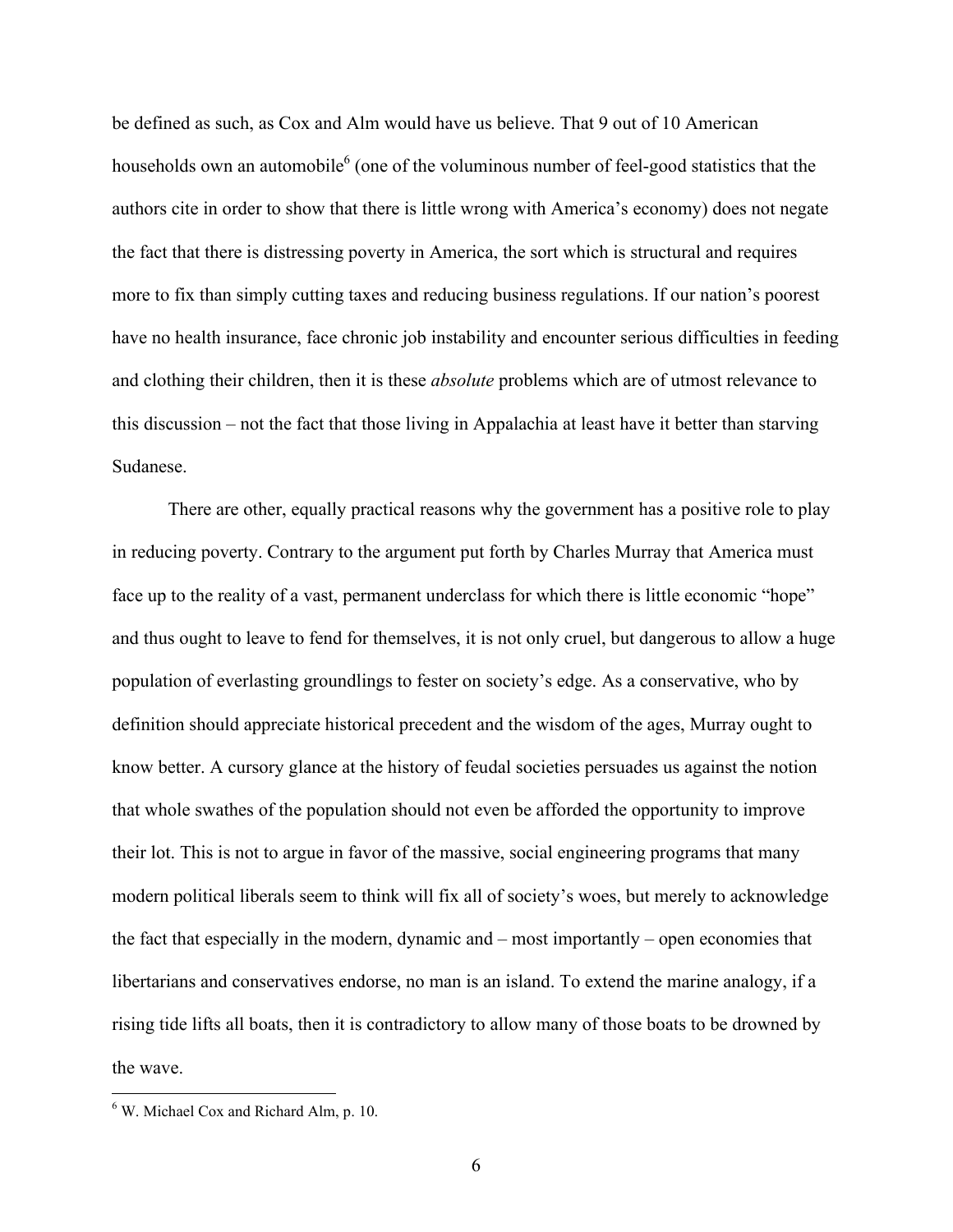## **Acceptable Government Interventions**

There are several positive roles that government can play in alleviating poverty. Most important is to encourage people to work. The full benefits of the Welfare Reform Act of 1996 have yet to be conclusively analyzed, but American welfare policy, on principle, was unsustainable prior to the passage of this act. Welfare on demand for an unlimited period of time – with no requirement that an individual have to work in order to earn a check from the taxpayer – is a policy guaranteed to keep a sizeable segment of the population voluntarily out of work. Legitimate debate can be had over the intensiveness of the work requirements or the time limit on welfare payments that have been imposed by the 1996 reforms but I see little justification, both morally and economically, for the institution of welfare policies that actually discourage people from working, as American welfare policy did prior to 1996 and as European welfare policies continue to do.

In conjunction with welfare reform, the Earned Income Tax Credit (EITC) has proven to be perhaps the most successful policy of sustained government economic intervention since the passage of the Social Security Act in 1935. The EITC is rightly credited as being the most effective anti-poverty program for working-age adults precisely because it rewards work. It does so by complementing the incomes of the working poor (with children) via direct cash payments and requiring that individuals work. Between the years of 1993 and 1996 alone, economists estimate that more than half a million families moved from receiving welfare payments to EITC income supplements.<sup>7</sup> In terms of tax policy towards the working poor, the government can play a positive, or more precisely, an inactive role by eliminating taxes for low-income workers. A single worker who lives on the poverty line actually pays taxes in this country and is thus

 <sup>7</sup> Robert Greenstein, "The Earned Income Tax Credit."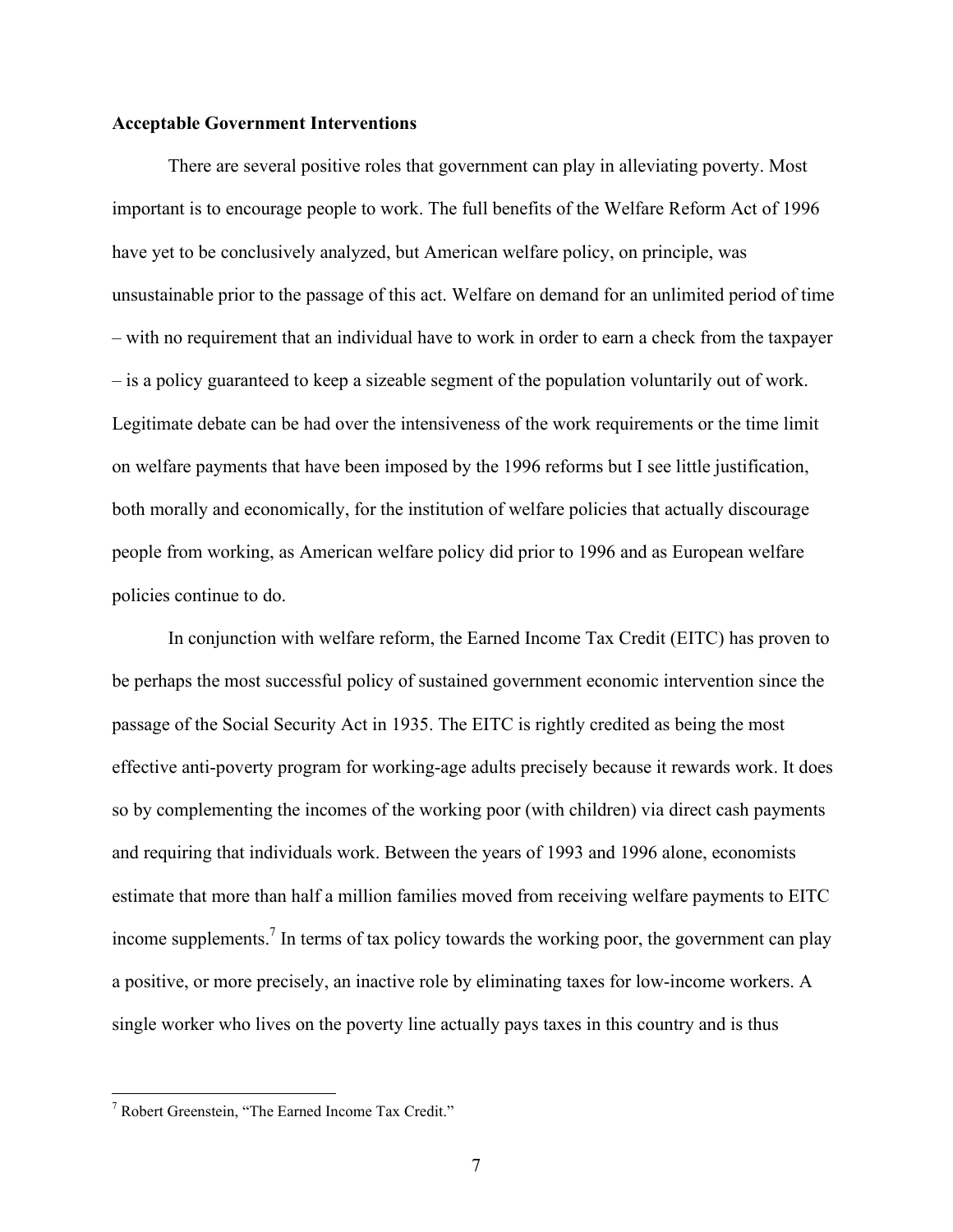effectively taxed into poverty.<sup>8</sup> This occurrence is nonsensical and should be stopped immediately.

As James Glassman writes of President Bush's "Ownership Society," "People who own stocks and real estate—who possess wealth of their own—have a deeper commitment to their community, a more profound sense of family obligation and personal responsibility, a stronger identification with the national fortunes, and a personal interest in our capitalist economy."<sup>9</sup> All of these are important virtues and beneficial to the American people as a whole. And where government can assist Americans in "possessing wealth of their own," – through assisting in federal and state home-ownership programs, for example – it should, with the support of people on both ends of the political spectrum. As Glassman discovered, increasing ownership also has the likely effect of increasing political participation (a fundamental crisis of American democracy studied extensively in this course). In the November 2004 election, Glassman writes, 70% of voters said that they were owners of stocks and bonds.<sup>10</sup> This trend is to be expected, as a citizenry that directly controls its own revenue will be more cognizant of the general economic environment and thus more sensitive to how politics might affect their economic interests.

Of course, poverty is not the only realm in which government has an important role to play. The most basic, Constitutionally delineated function that our government serves is to protect its citizens, and it does that by equipping the best military in the world. Our government has hardly fulfilled this task, however. The revelation that former Senator Sam Nunn is raising money for a private foundation established to secure former Soviet nuclear materials from getting into the hands of terrorist groups – a government obligation if there ever was one – sends

<sup>8</sup> Ibid. <sup>9</sup> James K. Glassman, "A Nation of Citizen Investors," *The American Enterprise,* March, 2005. <sup>10</sup> Ibid.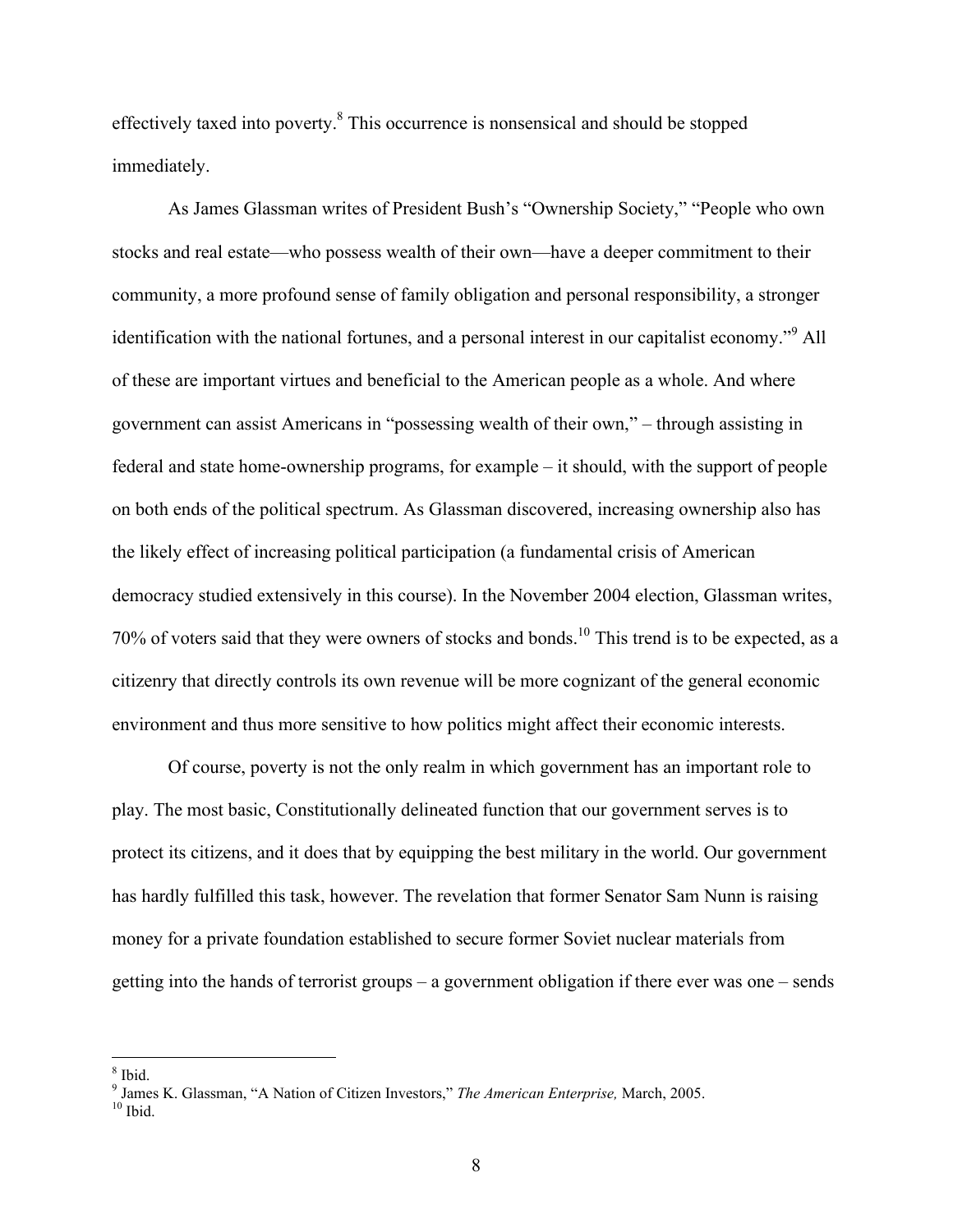chills down the spine.<sup>11</sup> Especially in an increasingly interconnected world where communication and world travel has become easier and more efficient, one of the last remaining shreds of national identity left is territorial defense. This is not a responsibility that the United States, perhaps more than any other nation, can write off as a responsibility.

### **Conclusion**

To pay for national defense, public health, education, etc., government has to tax – and there are good reasons for a progressive income tax that have nothing to do with jealousy towards the wealthy or a desire to fund vast social programs. It is simply that the wealthiest in our society – those who benefit from the vast system of money networks, financial institutions, the stock market, systems of higher education, – are able to reach their high status in life not in spite of government, but to some degree, because of government. It is the American system that allows for success – a government that protects its people through national defense, fire, police and public health services, protects their constitutional rights through the judiciary system, and allows for an open economy. The wealthy are better off when the people who serve their food, clean their houses, and sell them their clothes also enjoy freedom from want.

There are valid counter arguments to the contention that government has an important, positive role to play in a capitalist society. Some might argue that it is unfair for the government to take as much as it does from the wealthy and redistribute it, through various social programs or subsidies to public education in poor districts of the country, to the less wealthy. There is certainly the historical argument that government anti-poverty programs have been a massive failure – the Great Society's welfare and public housing programs stand as a testament to this assertion. For example, welfare reform, it could be argued, is actually an example of how government involvement is negative, because what the act did was curtail government activity. I

<sup>&</sup>lt;sup>11</sup> Robert H. Frank, "Sometimes, a Tax Cut for the Wealthy Can Hurt the Wealthy."